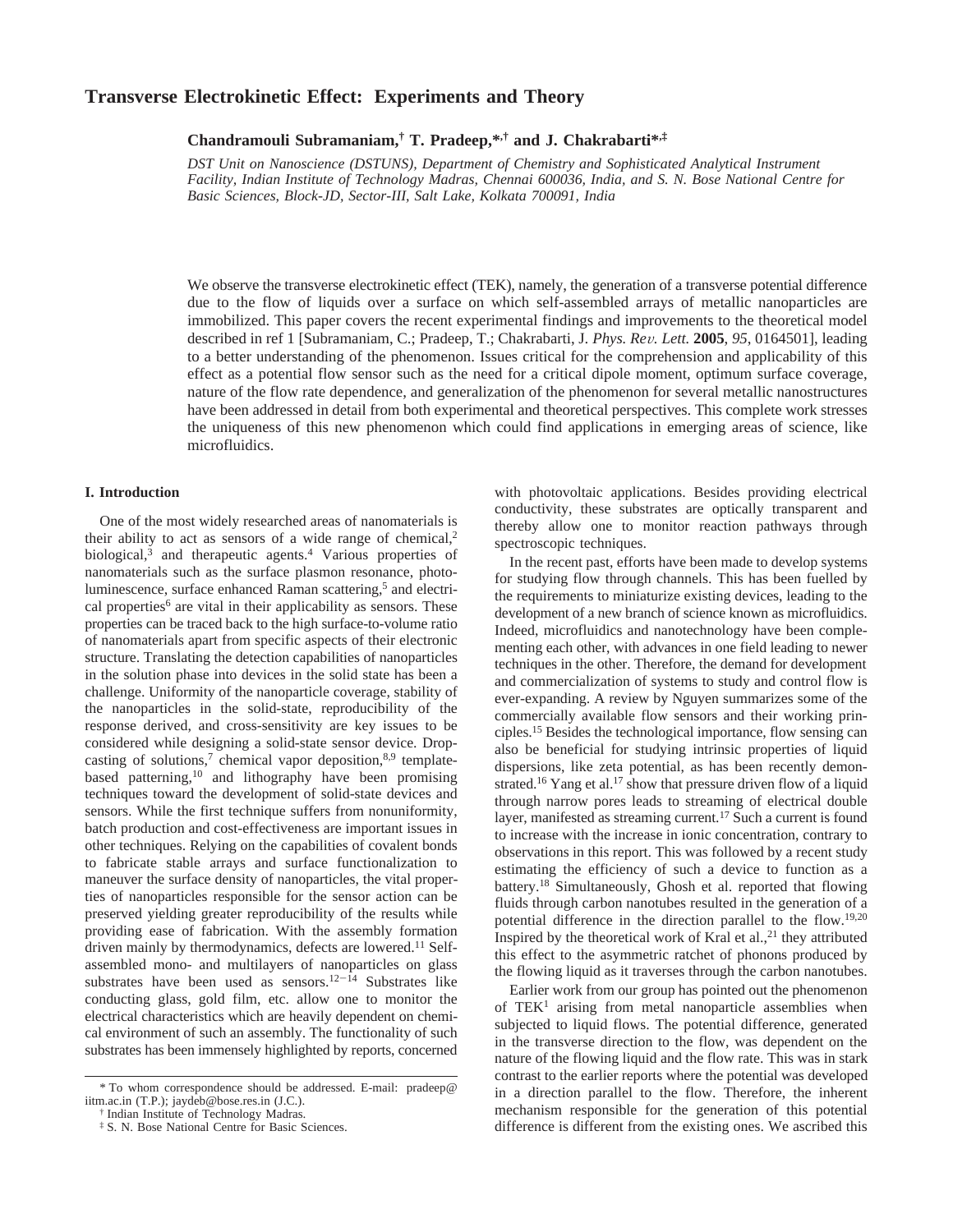

Figure 1. Schematic representation of the multilayer fabrication. The steps of dipping in the nanoparticle dispersion and HDT solution were repeated to obtain the desired surface coverage.

effect as being due to the Coulomb interaction of the dipoles present in the flowing liquid, with the charges present on the surface of metallic nanoparticles. In brief, the Coulomb collisions lead to ejection of the surface charges, leaving the nanoparticles charged. The ejected charges undergo motion due to the coupled effects of the streaming fluid and the electrostatic interaction due to the charged nanoparticles. The generation of the TEK depends crucially on these two competing factors. Fluidic field effect transistors involving the application of a transverse bias to manipulate the flow through microchannels have been envisaged.<sup>22</sup> Such maneuverability and flexibility are deemed to be critical in a microfluidic environment for the control of the flow of the analytes and their subsequent reactions. The TEK may have far-reaching consequences in the development and commercialization of such devices where the microfluidic flow generated the required transverse bias.

In the present work, we have done more elaborate measurements on a variety of nanoparticle systems such as gold nanoparticles (AuNPs), gold nanorods (AuNRs), and silver nanoparticles (AgNPs). The dependence of TEK on various parameters of the analyte liquid has been studied in great detail. These experiments have established certain important aspects of this phenomenon like its sensitivity to the dipole moment of the analyte and surface coverage of nanoparticles. Further, the necessity of a critical dipole moment in order to observe the effect and the nonlinear dependence of the potential difference on the flow rate are conclusions that are of paramount importance to the fundamental understanding of the phenomenon and its practical applicability. TEK was not observed for gas flow, due to the low number density of dipoles which interact effectively with the surface charge. This is an important observation, which proves the uniqueness of this effect when compared to similar reports.<sup>17,19,20</sup> We have presented an improved model with calculations involving the direct flux estimation on the substrate to account for the potential difference observed. A direct comparison between the experimental observations and theoretical predictions could be elucidated through such calculations. These newer aspects of the theoretical model along with their experimental support are discussed in this paper.

The plan of the paper is as follows. In section II, we describe the experimental methods including the sample preparation. The experimental results are detailed in section III. Section IV describes the theoretical model and the results to understand

the key features of the experimental observations. We conclude the paper in section V.

## **II. Experimental Methods**

The experimental methods have been broadly categorized in three parts: (1) preparation of nanoparticle coated substrates, (2) characterization of samples, and (3) electrical measurements.

**1. Preparation of Nanoparticle Coated Substrates.** A schematic diagram of the different steps involved in the fabrication of the nanoparticle self-assembled multilayers on conducting glass substrates is depicted in Figure 1. Briefly, it involves pretreatment of the substrate to make it hydrophilic followed by anchoring the desired nanoparticles. The following subsections detail the processes and the procedures followed.

*(A) Materials.* Preparation of AuNPs and AuNRs were done using a bottom-up approach with  $HAuCl_4$ <sup>3H<sub>2</sub>O as the precur-</sup> sor. HAuCl<sub>4</sub><sup>•</sup>3H<sub>2</sub>O, cetyltrimethylammonium bromide (CTAB), and ascorbic acid were purchased from CDH, India.  $AgNO<sub>3</sub>$ , 3-aminopropyltriethoxy silane (APTES), and 1,6 hexanedithiol (HDT) were from Sigma-Aldrich. Indium doped tin oxide (ITO) conducting glass substrate for immobilizing the nanoparticles was purchased from Nippon Sheet Glass Ltd and had a resistivity of 40  $\Omega$ /cm.

The analyte liquids, such as 2-propanol, acetone, acetonitrile, hexane, and toluene, were purchased from local sources and distilled prior to use. Triply distilled water was used throughout the experiments.

*(B) Synthesis of Au/Ag@Citrate Nanoparticles.* AuNPs with mean diameters of 15 nm were prepared by reduction with trisodium citrate under boiling conditions, following established procedures.<sup>23</sup> Briefly, 19 mL of an aqueous solution of 5  $\times$  $10^{-3}$  M of HAuCl<sub>4</sub> $\cdot$ 3H<sub>2</sub>O was heated to boiling followed by the addition of 1 mL of a  $0.5\%$  (w/w) aqueous solution of trisodium citrate. Boiling was continued till the first appearance of a wine red color, after which the solution was cooled with constant stirring. The final color of the solution was deep wine red. AgNPs nanoparticles having mean diameters 60 nm were also synthesized by a similar method, using  $AgNO<sub>3</sub>$  as the precursor.

*(C) Synthesis of AuNRs.* These were synthesized by a seedmediated method using 4 nm Au nanoparticles.<sup>24</sup> Growth of nanorods occurred due to the slow reduction of  $Au^{3+}$  by ascorbic acid in the presence of cetyltrimethylammonium bromide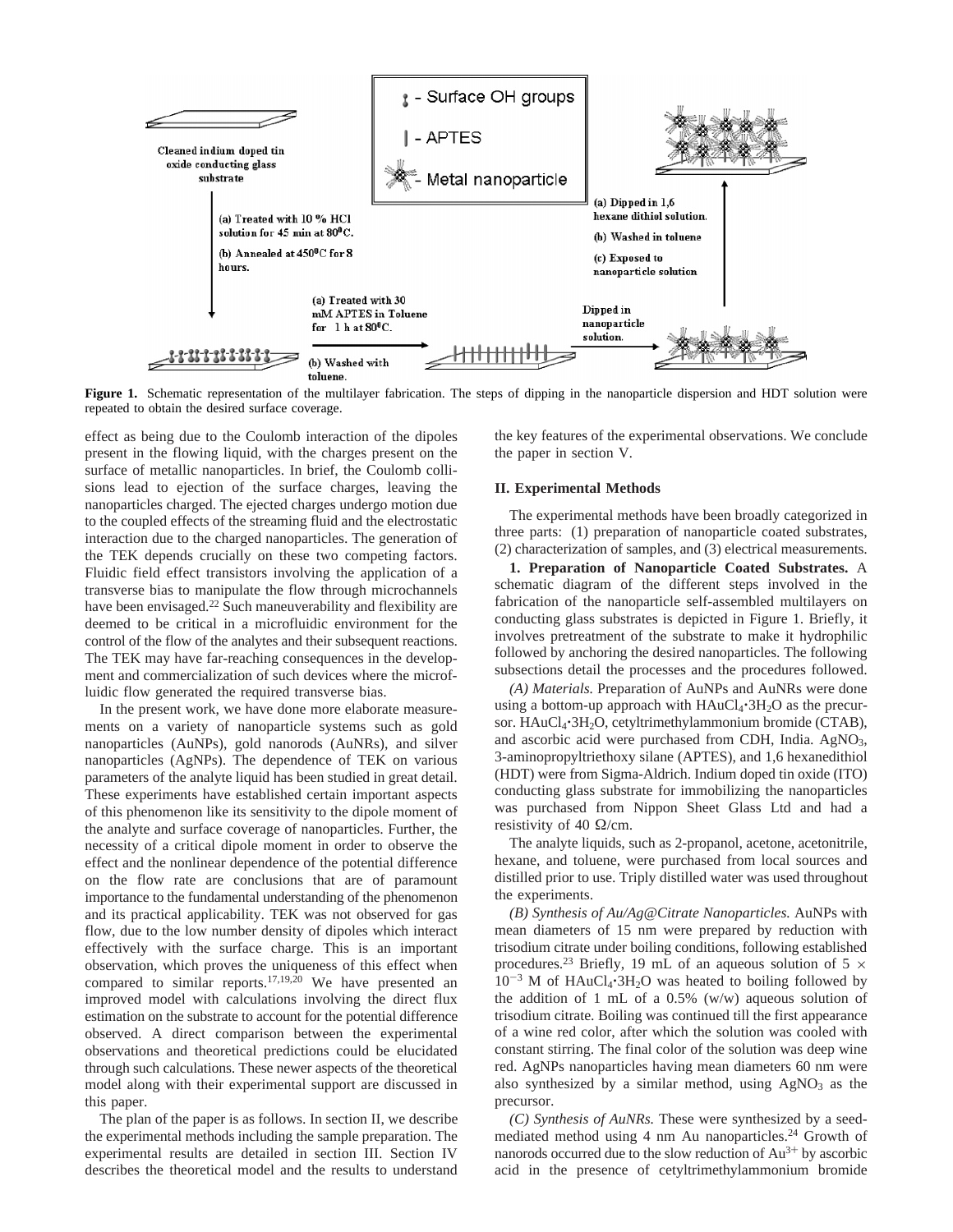

Figure 2. (A) UV-visible spectrum of Au dispersion (red trace) and its assembly on ITO substrate (black trace) and an assembly of AuNRs (green trace). The traces have been normalized to that of AuNPs dispersion. The inset of panel A shows the transmission electron micrograph of the nanoparticles, with the scale bar corresponding to 100 nm. Panels B-D are topographic AFM images of AuNPs, AgNPs, and AuNRs, assembled on ITO substrate, with their height profiles shown as corresponding insets. The images were recorded using contact mode AFM.

(CTAB) as the template. The nanorods synthesized by the above method had an aspect ratio of 2.8. A CTAB double layer stabilized the nanorods.

*(D) Cleaning the Substrate.* Indium doped tin oxide conducting glass substrates were cleaned with a mild detergent solution to remove greasy impurities. This was then thoroughly cleaned by repeated sonication in deionized water. The substrate, thus cleaned, was dipped in a freshly prepared piranha solution (3:1 ratio of  $H_2SO_4$ :  $H_2O_2$ ) (caution : Piranha solution is a strong oxidizing agent and should be prepared and used with extreme care, avoiding its exposure to all organic reagents) for 1 min and then washed thoroughly with deionized water. Subsequently, the substrate was dipped in 10% (v/v) HCl for 45 min at 80 °C. This was then annealed in a furnace at 450 °C for 8 h.

*(E) Functionalization of the Substrate.* The clean substrate was dipped in a 30 mM solution of APTES in toluene for 1 h at 80 °C. APTES is known to get both chemisorbed and physisorbed on the substrate. Therefore, the surface thus treated was repeatedly cleaned with toluene to remove the physisorbed APTES. The chemisorbed APTES acts as an anchor to the nanomaterials. The substrate was then dried at room temperature and preserved in a desiccator until further use. The plates stored thus were found to be stable for a week.

*(F) Self-Assembly of Nanoparticles on a Functionalized Substrate.* The functionalized substrate was dipped in an asprepared dispersion of AuNPs/AgNPs/AuNRs to have the anchoring of the respective nanomaterials. The dipping time was varied from 20 min for AuNPs to 6 h for AuNRs. The substrate was then cleaned with water and exposed to the spacer molecule. This was done by dipping it in a 30 mM toluene

solution of HDT (spacer molecule) for 1 h. The spacer molecules are used to achieve control over the surface coverage of the nanomaterials. One thiol group of HDT covalently attaches to the nanoparticle/nanorods surface exposing the other thiol group for further attachment of nanoparticles/nanorods. Thus, the surface coverage of such multilayer arrays can be tuned to the desired extent. Cleaning the substrate in toluene was carried out to remove the unabsorbed impurities. Repeated dipping in gold nanoparticles/nanorods dispersion and HDT was done to obtain the desired surface coverage.

**2. Characterization of the Multilayer Assembly.** The formation of the nanoparticle assembly on the substrate was confirmed by UV-vis spectroscopy. UV-vis spectroscopy of the AuNPs dispersion, carried out using a Perkin-Elmer Lambda 25 UV-vis spectrometer, showed a plasmon resonance at 520 nm (Figure 2A). Similar measurement on the AuNPs immobilized substrate exhibited a surface plasmon resonance feature at 524 nm<sup>25</sup> along with a second feature at 720 nm. The latter peak, usually not observed in the solution state, is due to the plasmon coupling between the neighboring nanoparticles. Similar data for AgNPs and AuNRs are provided in the Supporting information (Figures S1 and S2). The nanoparticle assembly was found to be stable to all of the analytes reported here. This was confirmed by recording UV-vis spectra at every stage of the experiment and comparing it with the one recorded at the beginning of the experiment. The traces showed only minor shifts in the surface plasmon peak  $(5 \text{ nm})$  confirming the stability of the nanoparticle assembly to the analytes used. No change in intensity after the experiments suggested that the nanoparticle assembly was retained on the substrate.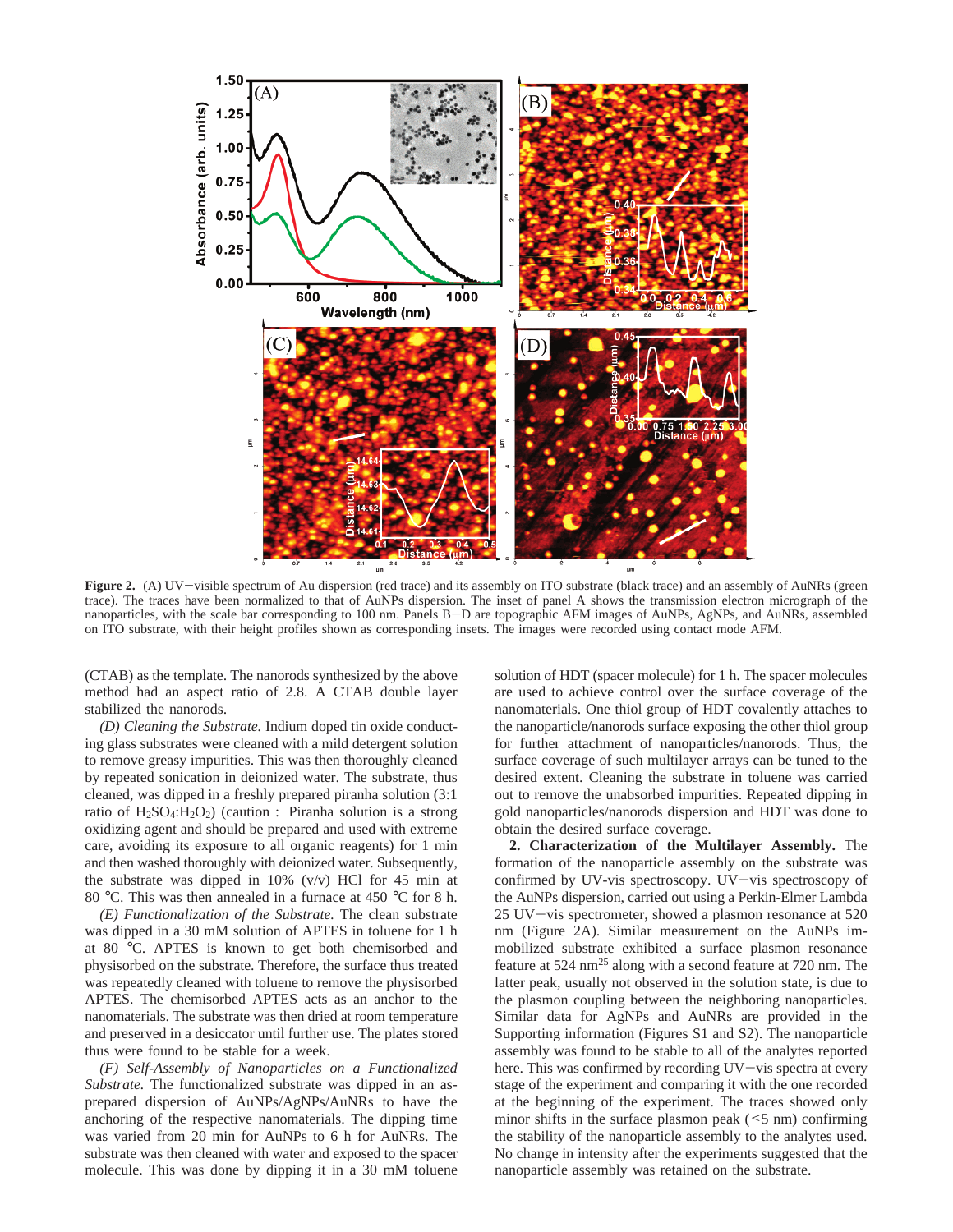Contact mode AFM was carried out for better characterization of the substrate using a WiTec GmbH confocal micro Raman setup equipped with a special objective for mounting a silicon cantilever. Topographic images of such an assembly also show the presence of individual particles of 15 nm diameter along with a small fraction of aggregates (Figure 2B). Figure 2B-D presents the contact mode AFM images of Au, Ag, and AuNR multilayer assemblies, respectively, on an ITO surface with their height profiles given as corresponding insets. The full width at half-maximum of these line scans are 17, 80, and 300 nm for panels B-D, respectively. These values are in good agreement with those elucidated from TEM and UV-vis absorption spectra for Au and Ag nanoparticles. The value in the case of AuNR exceeds that observed in TEM, possibly due to the longitudinal aggregation of AuNRs on the substrate. Transmission electron microscopy (JEOL 3010, operating at 300 kV) of the parent AuNPs showed isolated 15 nm particles shown in the inset of Figure 2A. Similar images were observed for silver nanoparticles also (Figures S1). As prepared AuNRs were also characterized by TEM (Figure S2). The rods were of 13 nm diameter and 36 nm length (average dimensions) which showed transverse and longitudinal plasmon resonances at 522 and 724 nm.

**3. Electrical Measurements.** An assembly thus fabricated was used to construct the sensor device. The device consists of two ITO substrates, one of which is functionalized with the nanoparticles. The two substrates were held with their conducting sides facing each other, separated by a narrow insulator (of thickness  $150-200 \ \mu m$ ) at the edges. This creates a channel through which any desired liquid could be passed. Electrical leads are taken from the conducting sides of both the plates and connected to a Keithley 2700 digital multimeter-data acquisition system. This is interfaced with a computer which enables automatic data acquisition and storage. The entire device was suspended inside a cylindrical glass column having a 22 mm inner diameter and 36 cm length. A peristaltic pump regulates the flow of the desired liquid from the bottom of the device to avoid air bubbles. A schematic of the experimental setup is shown in Figure 3.

A typical experiment starts with the flow of the desired liquid through the cylindrical column at a specified rate using the peristaltic pump. The potential difference generated between the two substrates, in a direction transverse to the flow, was measured by the Keithley 2700 data acquisition system. Shielded electrical leads from the conducting surfaces of the two substrates, constituting the device, are connected to the multimeter and interfaced to the computer to allow for automatic data acquisition (Figure 3). The electrical connections were externally shorted at periodic intervals, and the substrates were brought to ground potential. The release of the shorting causes the potential to increase and stabilize after the initial transient response. This sequence from one shorting to the next constitutes one cycle of the measurement, during which time the potential saturated. Several such cycles were measured for each variation in experimental parameter. This was done to ensure reproducibility of the observed results and also to estimate the error associated with the measurements. Each cycle consisted of a transient time (∼200 s) followed by a stabilization time (∼2000 s, this being an order of magnitude higher that the transient time scale). An enlarged portion of a single cycle has been given in the inset. The large transient time indicates slow processes involved in building the potential difference in the system. The transient time scale is not very sensitive to different experimental conditions. However, no deterioration in the magnitude of the stabilized response was observed even after 24 h of continuous



**Figure 3.** Schematic of the experimental setup (not to scale). The two ITO substrates are arranged with their conducting sides facing each other and separated by an insulating spacer. The nanoparticle coated substrate is connected to the negative terminal of the multimeter. The arrows represent the direction of flow, with the broken lines showing the electrical connections to Keithley 2700 digital data acquisition device.



**Figure 4.** Expanded view of (a) the response of the device containing AuNPs to a flow rate of  $500 \text{ cm}^3$ /h and (b) the potential generated in the streaming direction. The shorting time and stabilization times are indicated. Inset: Detailed dataset showing the rise and stabilization of the response after shorting. The response shown here corresponds to the plate whose UV-vis spectrum and AFM data are presented in Figure 2 and represents a unit of surface coverage.

operation of the device. Figure 4 illustrates two such cycles for a typical measurement. The stabilized potential difference *φ*, averaged over ten such cycles was taken as the instrument response for a given experimental condition. The standard deviation over the cycles indicates the error in the measurement of *φ*. The TEK, namely, *φ* of the order of several tens of millivolts was generated across the two substrates, transverse to the flow, when liquid flows through them.

The volume of liquid flowing per unit time is taken to be *V*, with the area of cross section of the cylindrical column housing the device to the *A*. The velocity of the liquid through the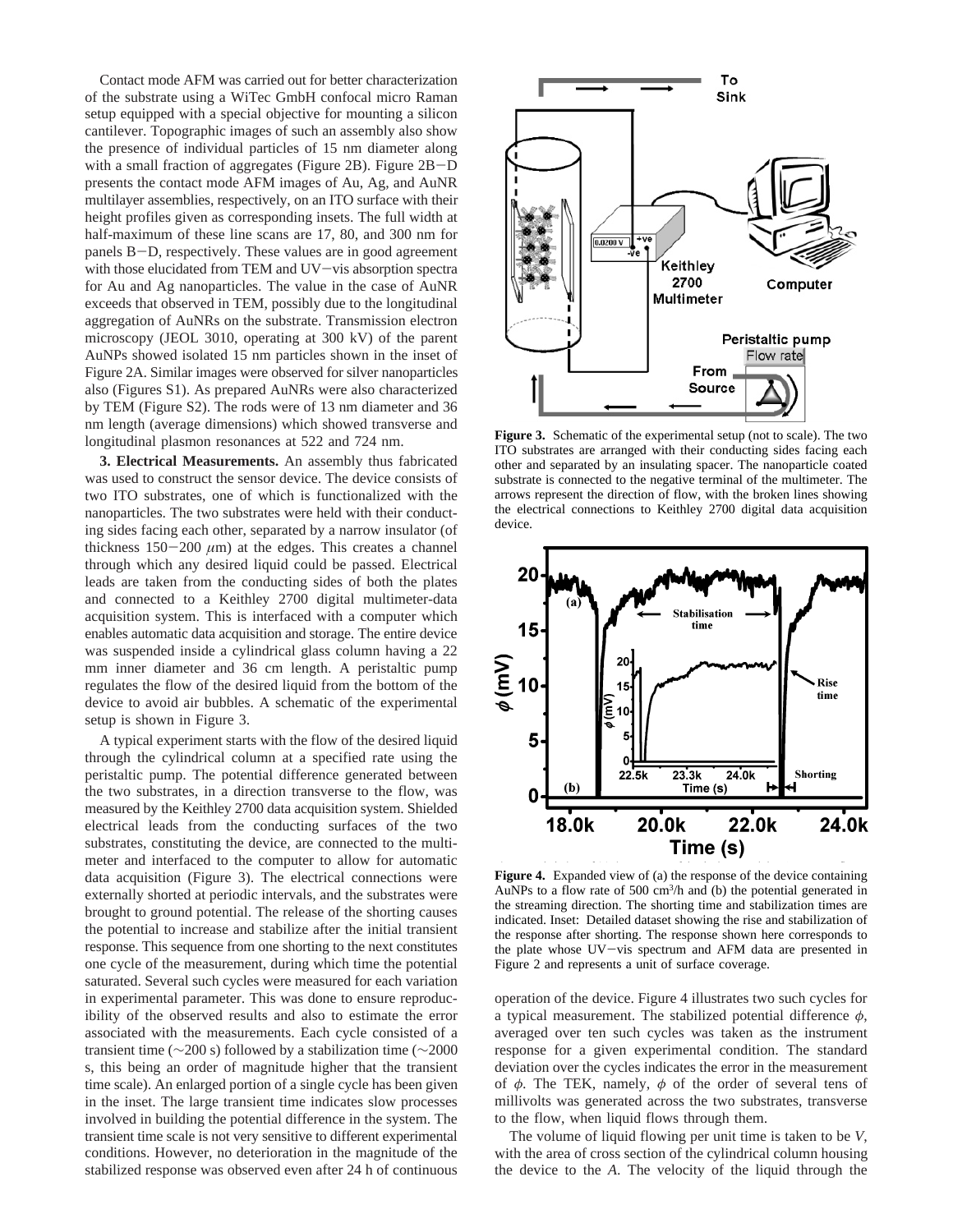cylinder is estimated to be  $u = V/A$ . The Reynolds number, calculated for different values of *u* (varying from 0.01 to 0.05 m/s), ranges from 25 to 125, well below the turbulence limit of 3000. In such a condition, the velocity of the liquid within the device will be proportional to *u*. Error in the flow rate was also estimated separately by measuring the volume of water for a given period of time, repeated five times for every flow rate.

## **III. Experimental Results**

We perform several test experiments to confirm that the TEK is qualitatively different from known electrokinetic effects. Experiments, conducted to measure longitudinal/streaming potential difference across the two ends of the same substrate, show no significant response in the longitudinal direction, unlike normal electrokinetic effect. We illustrate the role of the flowing liquid and the nanomaterial assembly in the observed TEK. When the flow of the liquid was stopped, the potential drops to a small value  $\phi \sim 2-3$  mV. The potential, therefore is due to the flow of the analyte liquid. Any difference in the electrical layer of the two substrates (due to the presence of nanoparticles in one of them) leading to the generation of the potential difference can also be ruled out due to the nonobservance of this without any flow. To further confirm this, a sputter coated Au(111) surface was used instead of the nanoparticle-coated substrate, and the flow was made keeping all other conditions identical. The potential observed in this case was comparable to that obtained without flow. It is also observed that, when the substrate containing the nanoparticles/nanorods was connected to the negative of the Keithley 2700 multimeter, a positive potential difference was registered. The terminals of Keithley were checked and labeled using a commercial dry cell. Thus, it became evident that a charge buildup was occurring on the substrate containing the nanoparticles.

We carried out measurements for a couple of different situations: (A) both the substrates without the nanoparticles and (B) both the substrates containing nanoparticles of similar surface coverage. There was an approximately 2 mV potential difference observed in these cases. Further, the potential difference was not found to vary with changes in the flow rate or other flow parameters. In a separate experiment, an array of silica nanoparticles was fabricated on an ITO substrate. A device made with such a substrate failed to respond to the analyte flow. Thus, all of these control experiments point toward the development of a TEK due to the presence of a metal nanoparticle assembly.

Figure 5 shows a  $\phi$  versus *u* plot with three distinct regions of dependence:<sup>26</sup> (i) A low flow rate regime, from 100 to 250 cm3/h, showing a slow dependence of potential difference on the flow rate, (ii) a mid-flow rate regime, between 250 and 400  $cm<sup>3</sup>/h$  exhibiting a sharper dependence, and (iii) a high flow rate regime, from 400 to 500 cm3/h, showing a saturation of the potential difference. Note that the relative error in the measurements is much less for higher flow rates. Thus, the potential difference as a whole has a sigmoid shape. The previous report does not show three regions distinctly due to limited number of data points in *u*.

We illustrate the sensitivity of  $\phi$  to various experimental parameters such as the dipole moment and the viscosity of the analyte liquid, the ionic concentration in the analyte liquid, and the surface coverage of the nanomaterials on the substrate. The error in potential difference decreases as the flow rate is increased. With the error in the flow rate also following the same pattern, it is safe to conclude that much of the error in the potential difference can be traced back to minor irregularities



Figure 5. Plot of potential difference versus flow rate of the analyte liquid (water). The *φ* dependence on flow rate has been divided into 3 regimes, as discussed in the text.

in the flow rate. Thus, the system has the least error for a flow rate of 500 cm<sup>3</sup>/h, and therefore, this particular flow rate was chosen to study the effect of other parameters on the potential difference generated.

**(A) Dipole Moment,** *µ***, of the Analyte Liquid.** The liquids used for studying the effect of dipole moment are tetrahydrofuran (1.66 D), ethyl acetate (1.78 D), water (1.8 D), acetone (2.88 D), and acetonitrile (3.92 D). These liquids were used as analytes due to the following reasons: (1) The nanoparticle assembly is found to be unreactive and stable to these liquids. (2) These liquids had comparable viscosities, and therefore, its effect on the observed potential difference can be neglected. Figure 6A shows that  $\phi$  falls with increasing dipole moment. However, with nonpolar liquids like toluene and cyclohexane of comparable viscosity, we do not observe a stabilized voltage response after the initial transients.

**(B) Viscosity,** *η***.** Varying volumes of methanol and water, having comparable dipole moments, were mixed to obtain different viscosities ranging from 0.5 (for pure methanol) to 0.9 mPa s (for pure water). The viscosity of the mixture was estimated by the average of the viscosities of the individual components<sup>26</sup> according to the composition. Figure 6B shows corresponding *φ* data. There was a linear increase in the *φ* observed with increasing  $\eta$  in the lower viscosity regime. However,  $\phi$  decreases for  $\eta \ge 0.80$  mPa s. Even higher viscosity ranges were probed using 2-propanol-water mixtures where the components have comparable dipole moments. Here, as shown in the inset of Figure 6B, *φ* drops with increasing *η*.

**(C) Effect of Salt.** For studying the variation of potential difference with ionic concentration, varying concentrations of trisodium citrate in water were used. The choice of the salt was dictated by the stability of the nanoparticle array toward the constituent ions. Figure 6C shows the semilog plot of potential generated as a function of ionic concentration of trisodium citrate. The trend follows a steeply decreasing one, with increasing concentration of ions in the solution.

**(D) Surface Coverage.** Different surface coverages were achieved by increasing the number of alternate exposures to an aqueous dispersion of AuNPs and ethanolic solution of HDT. These substrates were subsequently studied using contact AFM, to estimate the number of nanoparticles present on the surface per unit area. The responses from these substrates, for a flow rate of 500 cm<sup>3</sup>/h of water, are presented in Figure 6D.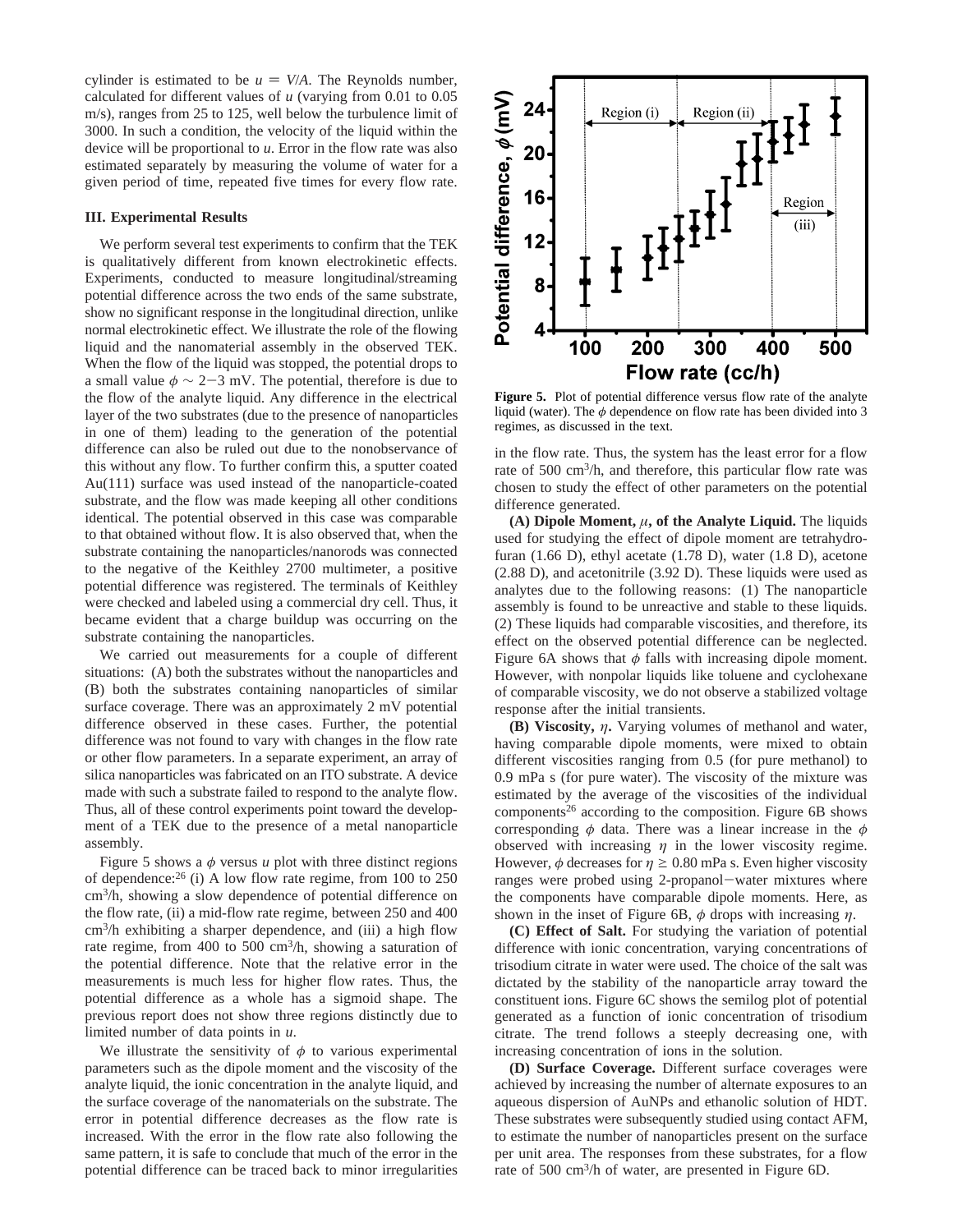

Figure 6. Plot showing the variation of potential difference with (A) dipole moment, (B) viscosity, and (C) ionic concentration of the flowing liquid. The effect of surface coverage of gold nanoparticles on the potential difference generated is shown in panel D. The unit of surface coverage is as given in the caption of Figure 4. Various concentrations of trisodium citrate were used in panel C, whereas viscosities from 0.5 to 0.9 mPa s were achieved by using varying proportions of methanol and water. The inset of panel B shows the trend in the higher viscosity regime, obtained by using 2-propanol and water.

To study whether the phenomenon could be generalized to other metallic nanostructures, AgNPs and AuNRs were immobilized on ITO substrates. The procedure followed for their attachment to the substrate was very similar to that outlined earlier with small variations in exposure times and concentrations. These substrates were then incorporated in the device, and measurements were conducted by varying the flow parameters. The data obtained with AgNPs and AuNRs show flow rate sensitivity of the TEK as in Au nanoparticles (Figure S3). For coverages similar to gold nanoparticle assembly, silver nanoparticles show a higher magnitude of potential difference. The fall in  $\phi$  with decreasing flow rate is sharper for silver nanoparticles than for gold nanoparticles. AuNR systems show high values of *φ* for remarkably low coverages.

Experiments were also done by flowing gases, like nitrogen and hydrogen. Pure gases as well as those saturated with water vapor at room temperature were used as analyte fluids. Flow of carbon dioxide and argon was also tried. The gas flow rate varied from 6000 to 16000 cm<sup>3</sup>/min in each case, with several intermediate flow rates. However, no TEK was observed in any of the cases.

#### **IV. Theoretical Model**

The absence of TEK for nonpolar fluids indicates that the dipoles of the analyte liquids play a vital role in the observation of TEK. We illustrate the role of the flowing dipoles and the nanoparticle in TEK via a simple model introduced in ref 1. The charges on the nanoparticle surface can get sufficient energy to be free due to the Coulomb collisions with the flowing dipoles, leaving the nanoparticle charged. We estimate the density of such ejected charges around the charged nanoparticle. The ejected charges will be subject to the Coulomb attraction



**Figure 7.** Schematic of the theoretical geometry, illustrating the collision and the subsequent ejection of the charge. The gray shaded region around the nanoparticle represents the surface charges. The dotted line indicates the trajectory of the ejected charge, with the relevant forces indicated.

and the streaming velocity as shown schematically in Figure 7. The competition between these two forces will decide the flux of the charges at the surface of the device.

We consider an isolated nanoparticle immobilized on a substrate. Let the charge on the nanoparticle surface be  $-e$  with mass *m*. Since the second plate in the experimental setup is at a gap *L*, much larger than the nanoparticle diameter *d*, we ignore the effect of the second plate. Let us consider a dipole of mass *M* and dipole moment  $\mu$  flowing past the nanoparticle at a distance *b* with velocity *u*. The geometry is shown in Figure 7. The direction of flow of the dipole is taken to be the *ê* axis, and the perpendicular direction is taken to be the *z* axis. The charge on the nanoparticle surface experiences a time dependent Coulomb field due to the flowing dipole. The components of the time dependent electric field are as follows: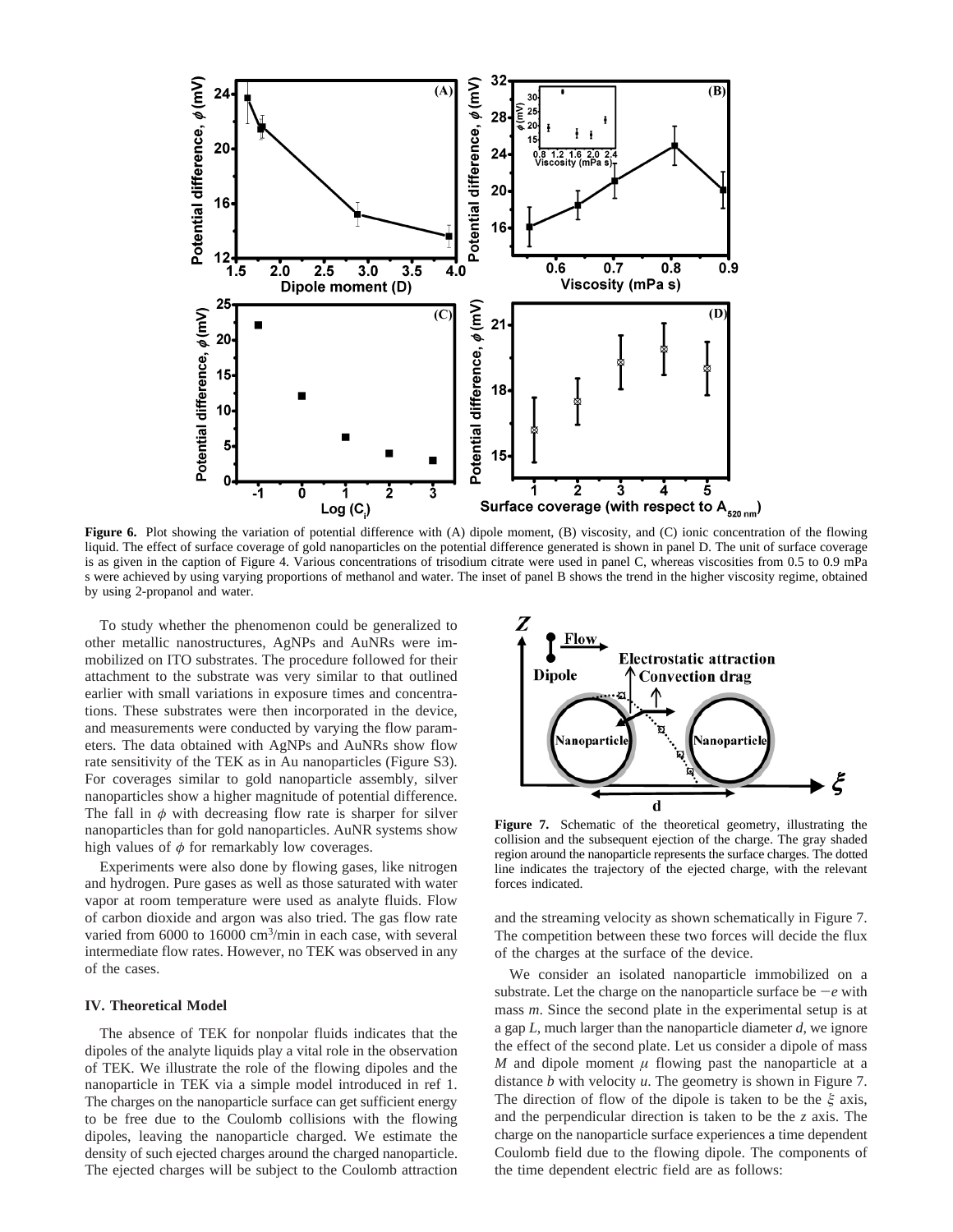$$
E_{\xi} = \frac{qut}{(b^2 + u^2 t^2)^{3/2}}
$$
 (1a)

$$
E_z = \frac{qb}{(b^2 + u^2 t^2)^{3/2}}
$$
 (1b)

for nonrelativistic situations, namely,  $u \ll$  speed of light.<sup>28</sup> The momentum impulse experienced by the charge is given by ∆*P*  $= -f_{-\infty}$  *eE*(*t*) at, where the electric field components are given by eq 1a,b. Upon the integration over time, only the *z*  $= -\int_{-\infty}^{\infty} eE(t) dt$ , where the electric field components are component of the impulse will survive. The energy transferred to the charge is  $\Delta \epsilon(b) = 8\mu^2 e^2/m b^4 u^2$ . Note that  $\Delta \epsilon(b) \approx 1/u^2 \Delta \epsilon$ -(*b*)  $\propto$  1/*u*<sup>2</sup> which is typical for Coulomb collisions.<sup>29</sup> The total energy transferred to the charge  $\Delta \epsilon$  due to *N*<sub>coll</sub> coherent collisions for dipoles flowing at different distances can be found by integrating over *b* within the ranges *d* and *L*. For  $L \gg d$ ,  $\Delta \epsilon$  $= 8πN<sub>coll</sub>u<sup>2</sup>e<sup>2</sup>/μ<sup>2</sup>d<sup>2</sup>$ . For an average  $\langle N<sub>coll</sub> \rangle ≈ 1$ , ∆*∈* can be comparable to *W* (∼5 eV), the work function of the charge on the nanoparticle surface. This may lead to the ejection of the charge from the nanoparticle surface with an energy  $\Delta \epsilon' = \Delta \epsilon$ - *<sup>W</sup>*. This will leave the nanoparticle positively charged. The orientation of the flowing dipoles will remain largely unchanged due to the additional polarization effect of the charged nanoparticles. In the gas-phase experiments, the orientation of the dipoles are much more random than that in the liquid-phase such that  $\langle N_{\text{coll}} \rangle \ll 1$  which fails to eject the charges, and hence, there is no TEK.

The ejected charges will tend to form a bilayer around the charged nanoparticle. Let us now consider the charge density in the bilayer around the charged nanoparticle that will be generated in such collision processes. Note that the ejection of the charge is possible only when  $\Delta \epsilon' \geq 0$ . However, the charge with very high energy is unlikely to stay in the vicinity of the nanoparticles. This indicates that at a given temperature *T* in the vicinity of the nanoparticle, the charge density  $\propto \theta[\Delta \epsilon']$  $\exp[-\Delta\epsilon'/k_BT]$ ,  $k_B$  being the Boltzmann constant. Here  $\theta[x]$  is a unit step function, namely,  $\theta[x] = 1$  for  $x > 0$  and  $\theta[x] = 0$ for other values of *x.* The charge ejection is proportional to the number of collisions a given dipole will experience over a certain time scale  $\tau$ , estimated  $\tau \sim M u / F_{\text{coul}}$ , where  $F_{\text{coul}}$  is the typical Coulomb force on the dipole due to the substrate having the charged nanoparticles. If the nanoparticles are not too dense on the surface, the number of collisions is given by *σuτ* where  $\sigma$  is the surface coverage of the nanoparticles. However, due to the presence of adjacent nanoparticles which could be charged, some of the ejected charges will undergo recombination with the neighboring nanoparticle. The number of such recombination is given by  $\sigma^2 g(d) u \tau^2$  where  $g(d)$  is the probability that two nanoparticles will be at a separation *d* on the surface.  $g(d) = 1$ , if the nanoparticles are uncorrelated on the surface. Any deviation from unity would imply correlation in the nanoparticle distribution. The net charge density considering the recombination effect is given by

$$
\rho_{\rm c} = \left(\frac{\pi \sigma}{V}(M/F_{\rm coul}d)[1 - \sigma g(d)] \theta[\Delta \epsilon'] \exp[-\Delta \epsilon'/k_{\rm B}T] \tag{2}
$$

*V* being the volume of the system.

The charges in the bilayer around the nanoparticle will undergo distortion due to the streaming motion as shown in the schematic diagram of Figure 7. The voltage developed between the two plates is proportional to the flux of the charges at the surface to which the nanoparticle is anchored. This flux is given by  $J = \rho_c v_s$ , where  $v_s$  is the velocity of the charge at the surface. The potential difference generated between the plates  $\sigma \propto J$ . It is clear from eq 2 that  $\rho_c = 0$  arises in two situations:

(i)  $\rho_c$ , i.e., without any nanoparticle on the surface, and

(ii)  $\sigma = 0$ , i.e., for large surface coverage by the nanoparticles.

Both of these are consistent with the experimental observations. Further, the step function implies that there is a critical dipole moment  $\mu_c \propto u\sigma^{1/2}$  required in order to have a finite *J*. This is qualitatively consistent with the experimental observations that nonpolar fluids do not show any TEK. Note that *J* falls off with increasing *d* which implies that the TEK is unlikely to be strong for large sized nanoparticles. If the surface area exposed to collision with the flowing dipoles is larger, TEK will be more prominent which is consistent with our observations on AuNR systems.

The charged bilayer will undergo distortion due to streaming. Since the saturation time scale in the experiments is quite large, the charge would get solvated in the dipolar medium. We then consider an effective carrier with a net electronic charge which we treat classically. The velocity  $v<sub>s</sub>$  of the solvated charge after ejection has been calculated within the overdamped limit in the same way as in ref 1. The electrostatic interaction  $V_{el}$  of the charged carrier and the charged nanoparticle of net charge *Ze* has been calculated introducing an appropriate electrostatic image28 to take care of the metallic boundary condition on the nanoparticle surface. We ignore the polarization of the medium due to the charged carrier and the charged nanoparticle. Further, we ignore the screening of the electrostatic interaction due to the bilayer. The electrostatic force will compete with the streaming velocity so far as it is not too large, the dominant competing forces being indicated schematically in Figure 7. As in ref 1, we take additional systematic forces on the charged carrier: (1) The force of interaction with the flowing dipole with velocity *u*, given by  $-e\vec{E}$  with components,  $E_{\xi}^{\prime} = [3n_{\xi}$ - $(n_{\xi}\mu) - \mu$ / $[(z + b)^2 + (\xi + ut)^2]^{3/2}$  and  $E_z^{\hat{i}} = [3n_z(n_z\mu) - \mu] / [(z + b)^2 + (\xi + ut)^2]^{3/2}$  $(+\ b)^2 + (\xi + ut)^2$ <sup>3/2</sup>, where the unit vector components are  $n_{\xi}$  $= (\xi + ut)/[(z + b)^2 + (\xi + ut)^2]^{3/2}$  and  $n_z = (z + b)/[(z + b)^2]^{3/2}$  $+$  ( $\xi$  + *ut*)<sup>2</sup>]<sup>(3/2)</sup>. (2) A steeply repulsive interaction to ensure that the ejected charge carrier cannot penetrate the core of the nanoparticle after ejection:  $V_{\text{rep}} = V_{\text{rep}}^0 / r^{12}$ ,  $V_{\text{rep}}^0$  being the magnitude of the repulsion at the unit separation Further the magnitude of the repulsion at the unit separation. Further, the large saturation time scale (∼ few minutes) involved in the experiments indicates a strong damping of the motion of the charge carriers in the complicated network of the nanoparticles. The thermally averaged overdamped velocity components will be given by

$$
\frac{\partial}{\partial t}\langle \xi \rangle = -\left\langle \frac{1}{\Gamma} \left[ -eE_{\xi}' + \frac{\partial (V_{\rm el} + V_{\rm rep})}{\partial \xi} \right] \right\rangle + u \qquad (3a)
$$

and

$$
\frac{\partial}{\partial t}\langle z \rangle = -\left\langle \frac{1}{\Gamma} \left[ -eE_z' + \frac{\partial (V_{\rm el} + V_{\rm rep})}{\partial z} \right] \right\rangle \tag{3b}
$$

 $Γ$  is the phenomenological damping coefficient.<sup>28</sup> We expand the force components about the mean and retain only the first term in the expansion as in mean field approximations. The resulting set of equations are solved numerically to obtain with the initial conditions that, at  $\langle \xi \rangle = d^*/2$ ,  $\langle z \rangle = d^*$  at  $t = 0$  and obtain,  $v_s^* = \{ [ (d/dt) \langle \xi \rangle]^2 + [ (d/dt) \langle \xi \rangle]^2 \}^{1/2}$ ,  $d^*$  being the diameter of the nanoparticle diameter of the nanoparticle.

We choose the length unit of  $l = 10^{-7}$  cm, a typical nanoscale, the time unit of s, a typical diffusion time of a molecule in the still analyte liquid and energy unit,  $\gamma = 10^{-6}$ . Figure 8 shows